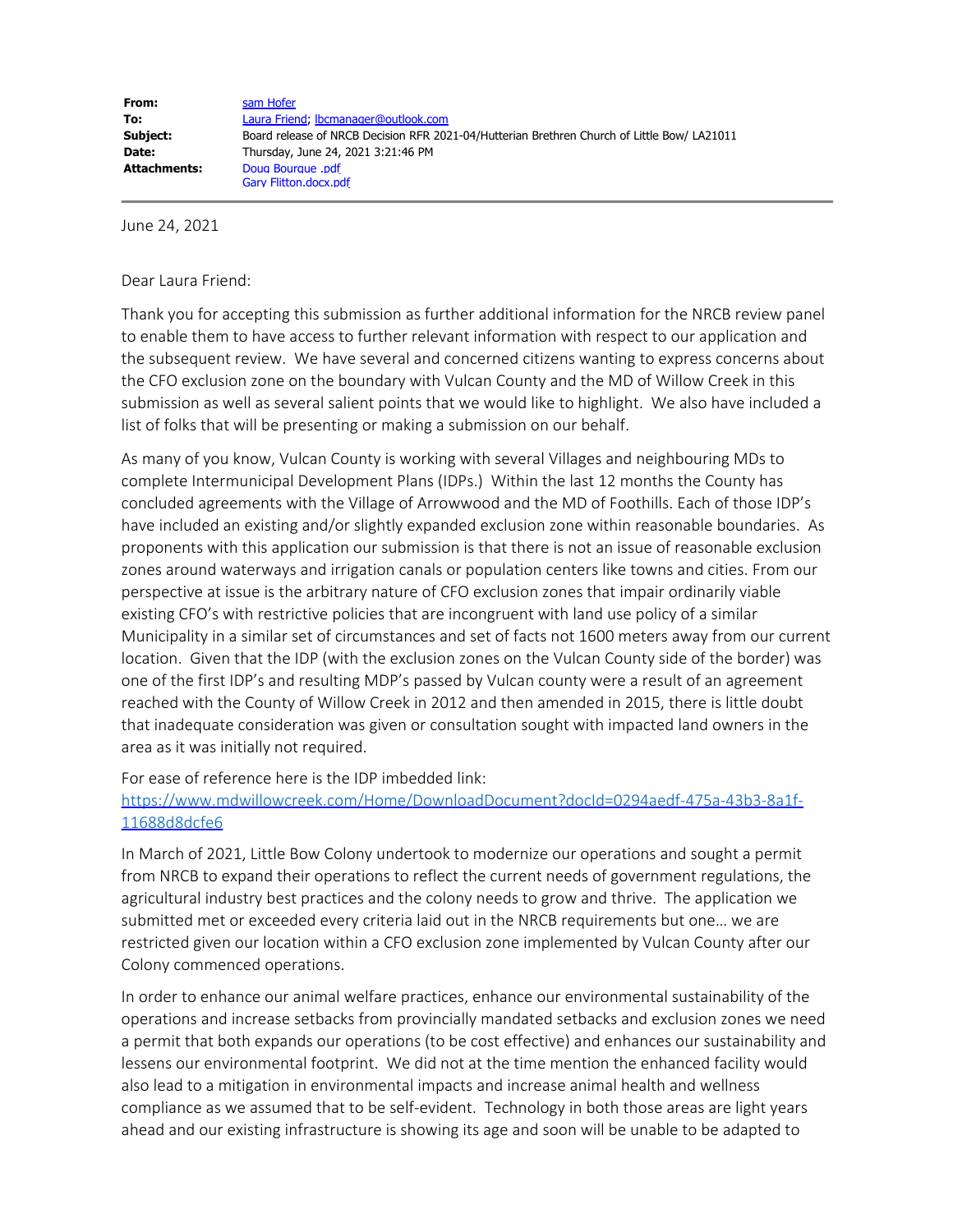meet the new compliance requirements. We continue to maintain the best agricultural practices available to us but with aging infrastructure this at times becomes a limiting factor in order to maintain those practices.

Finally, it is our submission, and the submission of a neighbour, that in looking at the history of our situation Little Bow Colony is in a unique circumstance. We were required by the Government of Alberta to move from the neighbouring MD with no such CFO exclusion zones currently existing (Willow Creek) to one that does (Vulcan) it is difficult to understand why our CFO permit application which meets the AOPA and NRCB criteria in all respects should be denied given our longstanding and continued efforts to be good neighbors where our relocation accommodated the broader wellbeing of residents across the region because of a MDP put in place after our Colony was in operation.

Along with this cover letter I am submitting a list of presenters and letters in support of our application:

Presenters:

1.

**Darius Hofer**, Manager Little Bow Colony, overview and opening submission to Review Board.

2.

**David Tschetter**, Vice Chair Hutterite Advocacy Committee, Provincial producer prospective.

3.

**Ashley Kozak** MNP Partner, Business Advisor and Accountant to Little Bow Colony on our sustainability and long-term financial viability with and without the application approval.

4.

**Richard Harrison**, Wilson Laycraft, Counsel for Little Bow Hutterian Brethren

5.

**Sam Hofer**, Livestock Manager Little Bow, operations, compliance and environmental standards perspective

Letters of Support: (Attached)

1.

Letter from **Doug Bourque**, who oversaw the relocation process in 2000

2.

Letter of support from **Gary Flitton,** resident and neighbor for our application.

In addition we are requesting a breakout room for the following parties.

Darius Hofer, Sam Hofer- <u>Ibcmanager@outlook.com</u> Richard Harrison- [rharrison@wilcraft.com](mailto:rharrison@wilcraft.com) David Tchetter- david@shadylane.farm Dan Hofer-[ddhoferewc@gmail.com](mailto:ddhoferewc@gmail.com)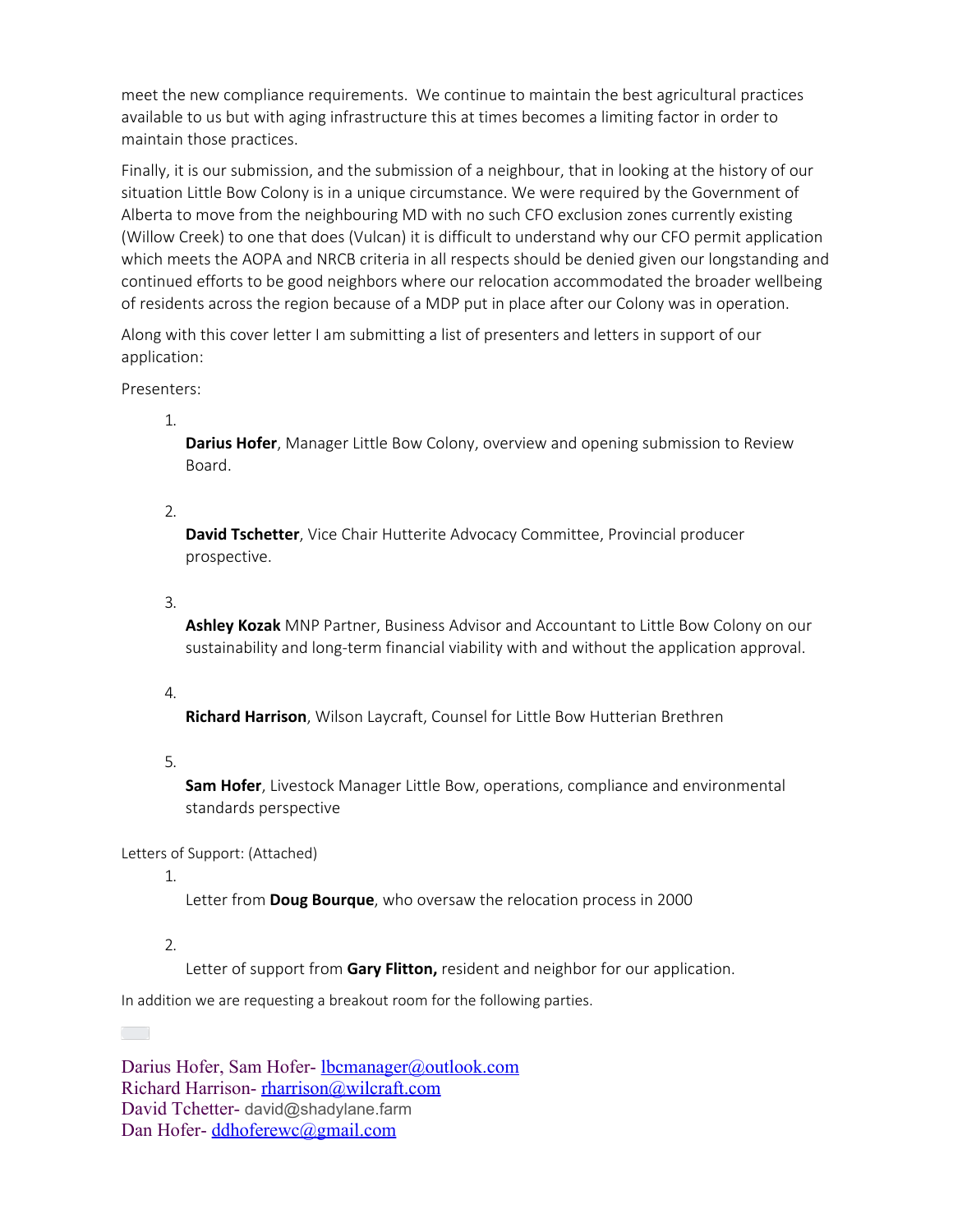Ashley Kozak- [ashley.kozak@mnp.ca](mailto:ashley.kozak@mnp.ca)

Thank you very much for your time and attention.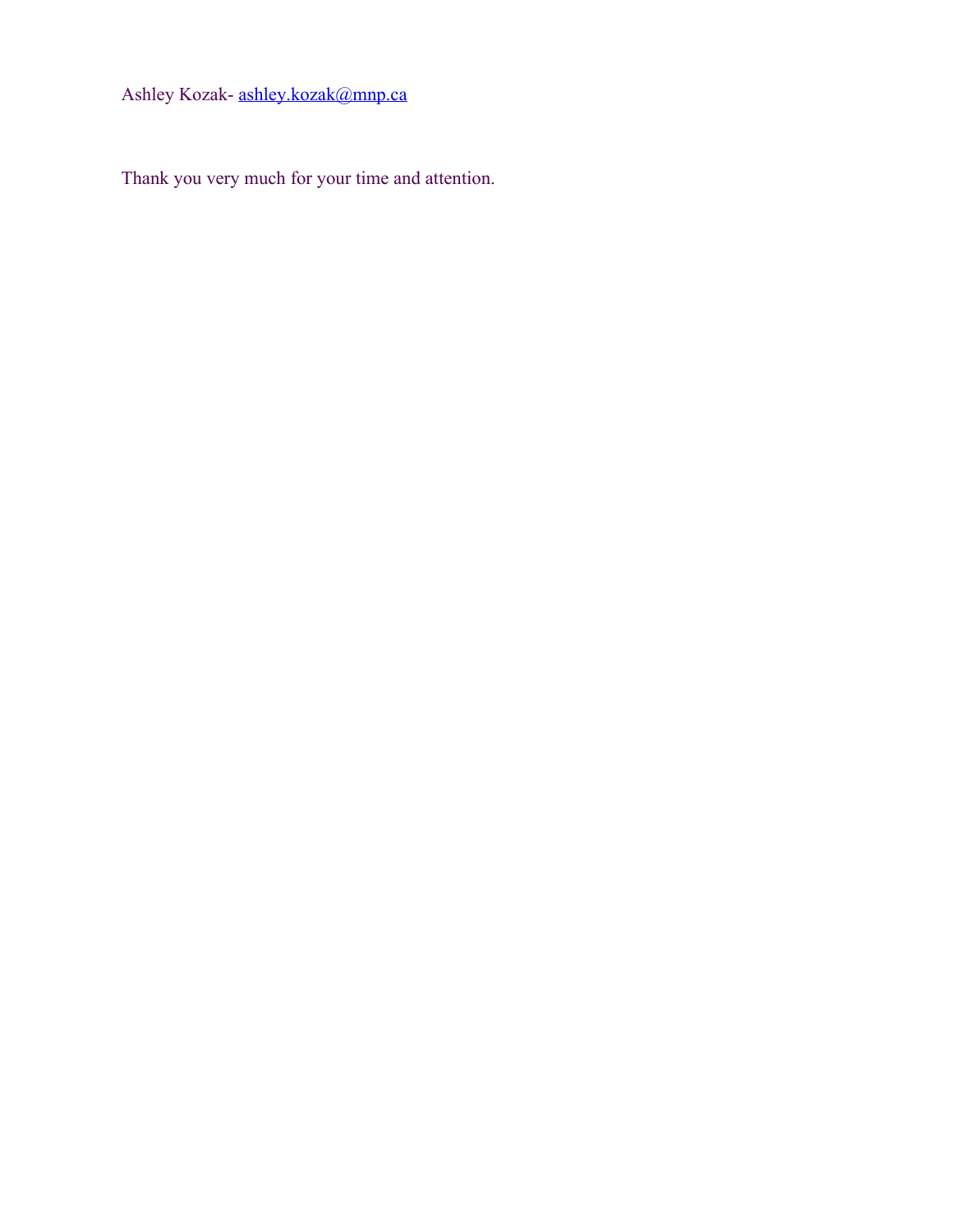## As requested by the Hutterian

Brethren Church of the Little Bow (herein referred to as the "Colony") they asked if I could provide any information relative to their relocation from their Old or original site, and their recent application to the NRCB for a CFO expansion, with construction of a chicken layer barn, attached manure storage for increased chicken layer numbers from 2,500 to 10,000.

Note: NRCB(Natural Resources Conservation Board), C.F.O. (Confined Feeding Operation), AOPA- Agricultural Operation Practices Act)

In the years 1995 to 1998 I was asked by Alberta Infrastructure to include the Little Bow Dam Project in my work assignments. I was ultimately assigned to the task as Project Manager for the preparation , construction and re-location of the existing Colony to a new site, as the reservoir would flood the Old Site. I was involved up to and including 2004.

The first phase of my duties, for preparation, involved establishing all Legal land Survey control points, throughout the new lands, as well as around the entire projected reservoir and dam site. From this control, all internal surveys would use the information to maintain the same database.

The construction phase and abandonment of the Old Site, would need no further details of my function, for the purpose of this memo except that the "operations" (eg. Poultry) was curtailed due to the restrictive covenant that did not allow any upgrades, additions, or modifications to their operations during this entire time frame.

In reviewing the documentation relating to the Colony's application process, it is my understanding that the Colony's application is not approved in its entirety due to "inconsistencies with the land use provisions of the Vulcan County's (MDP) Municipal Development Plan, " as the subject land is located in the County's CFO, exclusion zone." I would point out with due respect to the County's framers, that the MDP is a plan, not legislation, so I would add the following

items for consideration by both the NRCB and the County to please review in the following vein:

Despite the Colony's hardships(identified below) during the relocation transition, they have fully cooperated and acted in good faith to assist in the successful completion of all phases of work, so that the Dam and reservoir plan is completed within the time frame allotted and functioning as designed for comprehensive water resources management for Southern Alberta.

The "hardship" I refer to as observed in my early involvement at the Old Colony, whereby any upgrading replacement or long term planning at their existing site was removed from their control for a number of years, up to and including the time when they were relocated into the new site.

Their restrictions appear to amount to a restrictive covenant by the Province on their operation. This restriction appeared to have been initiated likely about the mid 1980's, as any additional housing accommodations could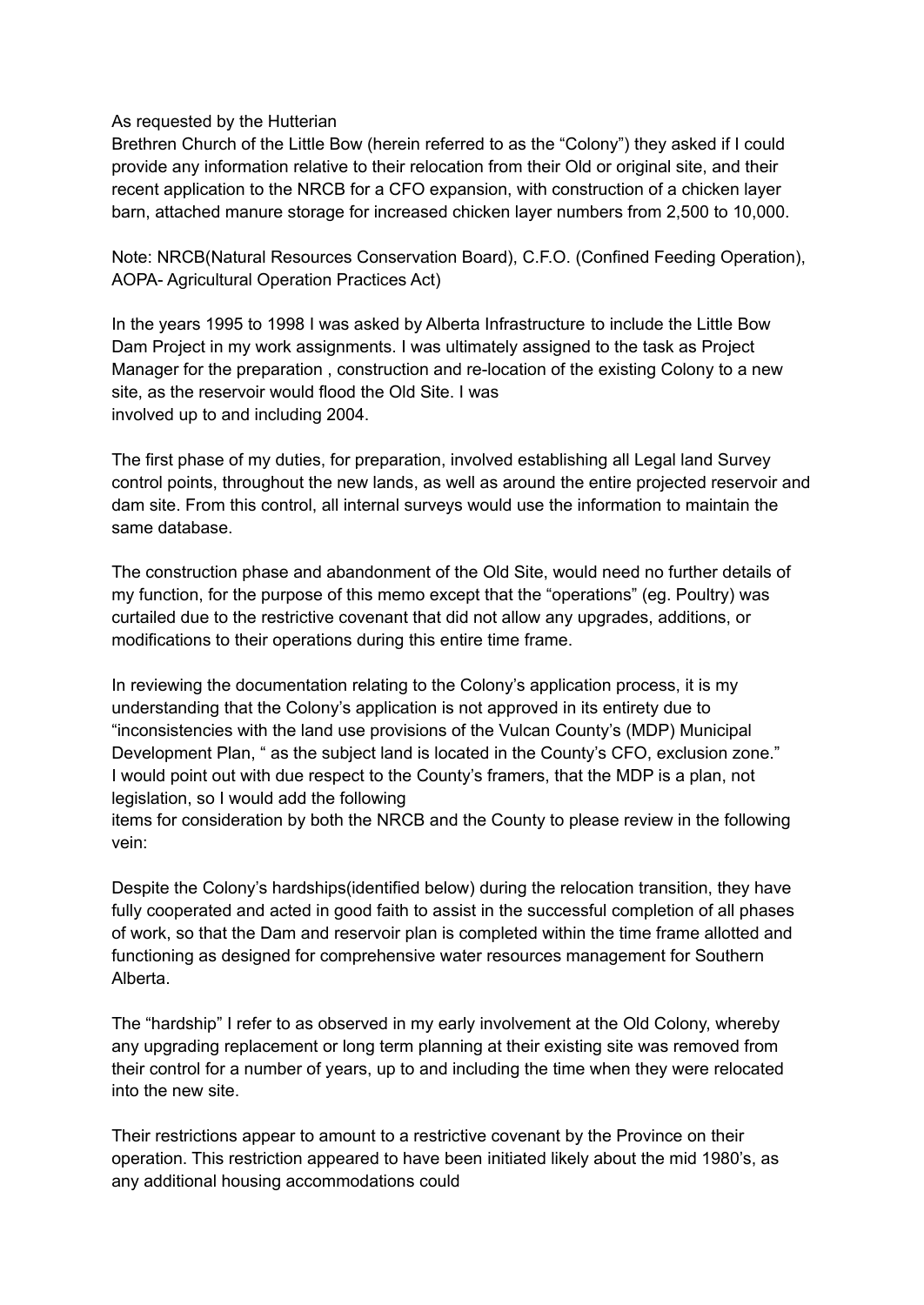only be achieved by the use of portable family units. The historical titles should reflect any and all encumbrances in place during and for the duration, until the Old Site became Crown Property.

I do not exaggerate with the use of the word "hardship" as this situation over the course of several years brought farming operation to a stagnant and costly interruption, from which point they (Colony) transferred this curtailed production operation to the new sitenevertheless, a new facility, but with no enhancements.

This stagnant operation at the Old site appears to form the bases to credit the Colony with "grandfathering" at the new site. Hopefully this provides impartial insight into the Colony's situation of finances, loss of revenue and the inability to make long term planning, until established at the new site.

I ask of the County, if the Vulcan County community at large was involved in discussions to prepare an upgraded MDP, was the Colony (Colonies) made aware prior to implementation of the effects of it could have on their livelihoods, in particular this situation where the Little Bow relied so heavily on the guidance

of governments. Was the Colony given the opportunity to see this coming and provide the input that I've described above?

I sincerely hope the information provided here will be of value to the County, as we are all aware of the vital part Agriculture plays in the Alberta economy. Given the drastic downturn in the Oil industry and the real need for this Province and other Prairie Provinces to provide the necessary support to enable farm businesses to compete in a global economy.

There is a greater good involved here and the Colony stood up like very good citizens through hardship, to support the "greater good" of a much needed water resources project

Sincerely, Doug Bourque.

from which we all benefit.